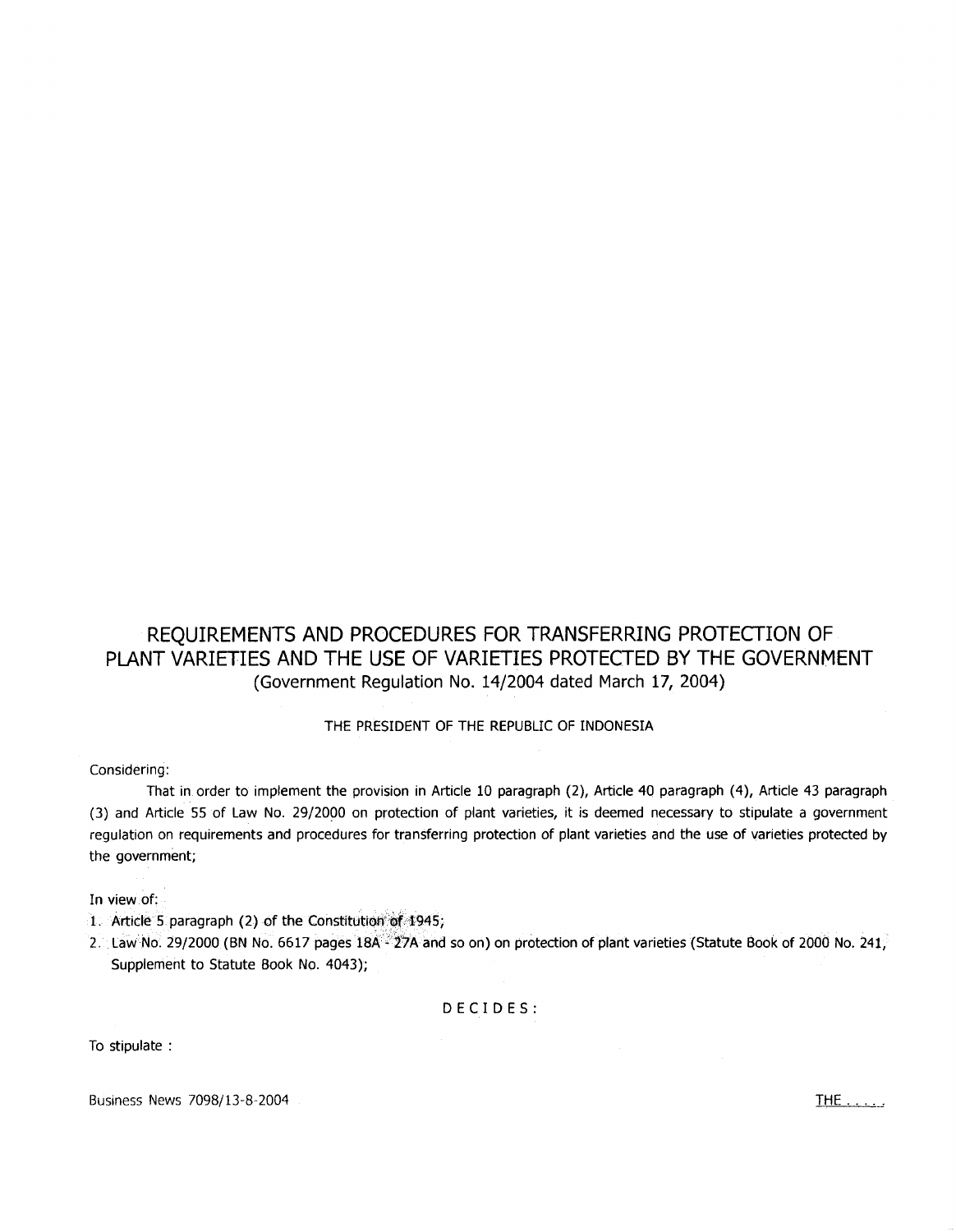THE GOVERNMENT REGULATION ON REQUIREMENTS AND PROCEDURES FOR TRANSFERRING PROTECTION OF PLANT VARIETIES AND THE USE OF VARIETIES PROTECTED BY THE GOVERNMENT.

# CHAPTER I GENERAL **PROVISION**

### Article 1

Referred to in this government regulation as:

- 1. Plant Variety Protection hereinafter called PVT is special protection provided by the state, in the case being represented by the government and carried out by PVT Office, for plant varieties produced by plant nourishers through activities of plant nourishment.
- 2. Plant Variety Protection Right hereinafter called PVT Right is a special right given by the state to nourishers and/or holders of PVT Rights to use. varieties that they use directly or approve other people or statutory bodies to use the varieties for a specified period.
- 3. Plant varieties hereinafter called varieties are a group of plants of one kind or species marked by shape of plant, growth of plan, leaf, flower, fruit, seed and expression of genotype characteristic or genotype combination that can differentiate from the same kind or species by at least one decisive characteristic and not change if the varieties are multiplied.
- 4. License is a permit given by holders of PVT Right to other people or statutory bodies to use PVT Right partly or wholly.
- 5. Compulsory License is a license given by holders of PVT Right to applicants on the basis of a district court decision.
- 6. Plant seed hereinafter called seed is plant or its part used to multiply and/or develop plant.
- 7. Minister is the Minister of Agriculture.
- 8. Day is working day.

# CHAPTER II TRANSFER OF PVT RIGHT Part One General

# Article 2

- ( 1) PVT Right is transferable or can be transferred because of:
	- a. inheritance;
	- b. grant;
	- c. testament;
	- d. agreement in the form of n\_otary deed; or
	- e. other causes allowed by the law.
- (2) Provisions on the transfer of PVT Right as meant in paragraph (1) are executed in accordance with law in force for the respective legal subjects.

#### Article 3

The transferring or transferred PVT Right as meant in Article 2 paragraph (1) must be registered at PVT Office.

#### Part Two

#### t{equirements for Transfer of PVT Right

# Article 4

The transfer of PVT Right because of inheritance, grant, testament, agreement in the form of notary deed or other causes permitted by the law as meant in Article 2 paragraph {l) must meet the requirement, already paying annual PVT fee for the current year.

#### Part Three

#### Procedures for

## Transferring PVT Right Because of Inheritance

# Article 5

(1) In the case of a holder of PVT Right passing away, heir of the PVT Right holder submits application to PVT Office with regard the recording of transfer of PVT Right to the heir by completing a form of application for the transfer of PVT Right and endosing:

- a. certificate of the said PVT Right;
- b. certificate of death of the PVT Right holder;
- c. evidence as heir;
- d. deed of appointment to a heir in the case of the heirs being more than one;
- e. special power of attorney, in the case of the application being submitted through proxy;
- f. evidence of payment of cost of application for recording the transfer of PVT Right.

(2) Not later than 30 (thirty) days as from the date of fulfillment of the requirements as meant in paragraph  $(1)$ , PVT Office records the transfer of PVT Right because of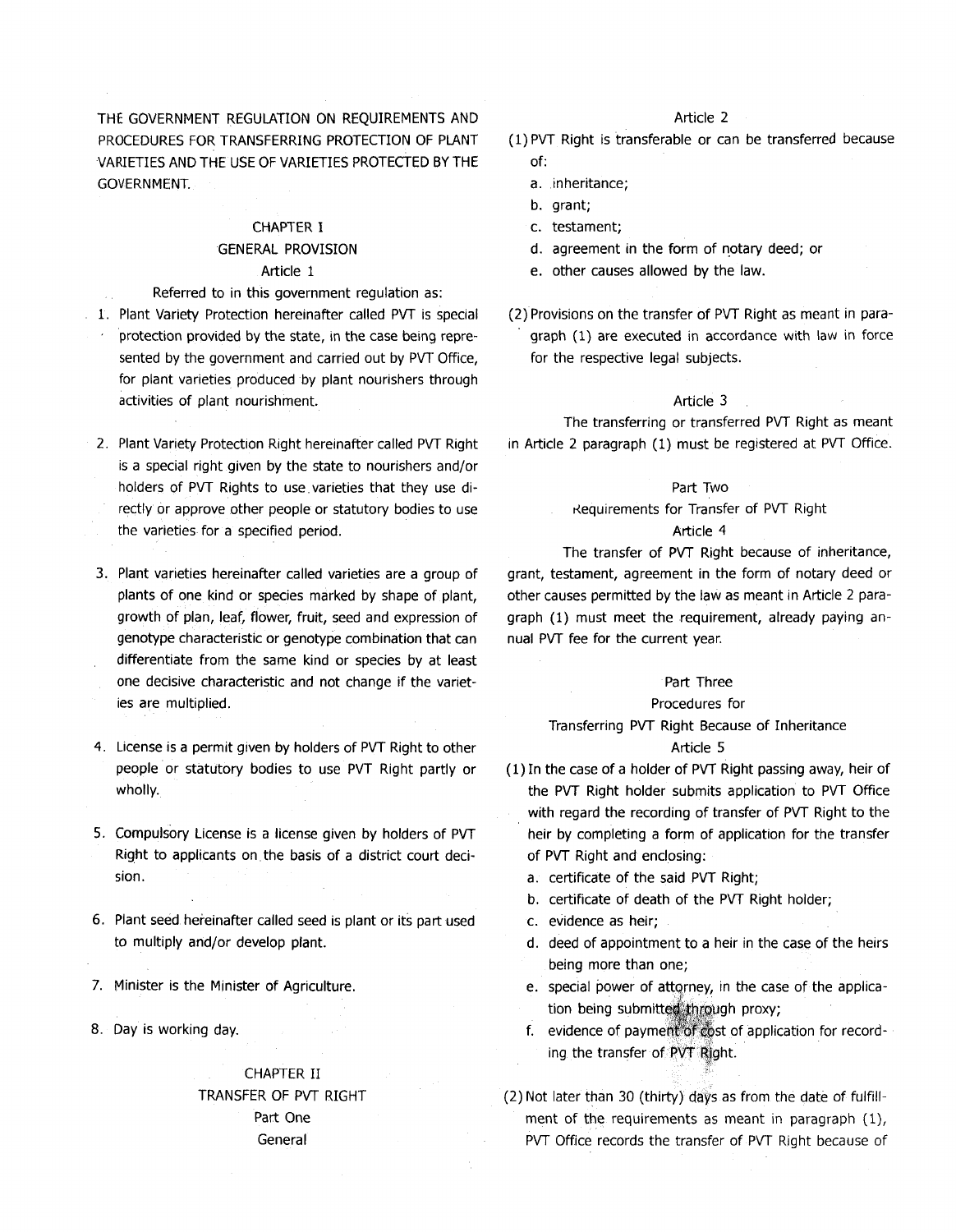inheritance in the PVT General List and certificate of the relevant PVT Right as well as announces it in PVT Gazette and notifies the heir.

- (3)The notification as meant in paragraph (2) is accompanied by certificate of PVT Right already given mark of recording of transfer of PVT Right to the heir.
- ( 4) In the case of the requirements as meant in paragraph (1) being not yet fulfilled, not later than 30 (thirty) days as from the date of receipt of the application, PVT Office notifies the applicant to complete the requirements not later than 3 (three) months as from the date of notification from PVT Office.
- ( 5) In the case of the applicant not fulfilling the requirements in the period as meant in paragraph (4), the application for recording the transfer of PVT Right because of inheritance is deemed withdrawn.

### Article 6

- ( 1) In the case of the heir being not ready to become holder of PVT Right, the heir can transfer the PVT Right to other people or statutory bodies ready to accept it or declare the release of the PVT Right and notifies it to PVT Office.
- (2) In the case of the heir declaring the release of PVT Right as meant in paragraph (1), the right becomes public property.

#### Article 7

The annual cost of PVT Right is borne by heir or other party receiving the transfer of PVT Right.

#### Part Four

Procedures for Transferring PVT Right Because of Grant Article 8

Holders of PVT Rights can grant their PVT Rights to other people or statutory bodies.

#### Article 9

- ( 1) Recipients of grant submit application for recording the transfer of PVT Right to PVT Office by completing a form
	- of application for the transfer of PVT Right by enclosing: a. copy of grant deed;
	- b, certificate of the said PVT Right;
	- c. special power of attorney in the case of the application being submitted through proxy; and
- d. evidence of payment of cost of application for recording the transfer of PVT Right.
- (2) Not later than 30 (thirty) days as from the date of fulfillment of the requirements as meant in paragraph  $(1)$ , PVT Office records the transfer of PVT Right because of grant in the PVT General list and certificate of the relevant PVT Right as well as announces it in PVT Gazette and recipient of grant.
- (3) The notification as meant in paragraph (2) is accompanied by certificate of PVT Right already given mark of recording of transfer of PVT Right to the recipient of grant.
- ( 4) In the case of the requirements as meant in paragraph ( 1) being not yet fulfilled, not later than 30 (thirty) days as from the date of receipt of the application, PVT Office notifies the applicant to complete the requirements not later than 3 (three) months as from the date of notification from PVT Office.
- (5) In the case of the applicant .not fulfilling the requirements in the period as meant in paragraph (4), the application for recording the transfer of PVT Right because of inheritance is deemed withdrawn.

#### Article 10

- ( 1) In the case of the grant recipient being not ready to become the holder of PVT Right, the recipient of grant can transfer the PVT Right to other people or statutory body ready to accept it or declare the release of the PVT Right and notify PVT Office.
- (2) In the case of the grant recipient declaring the release of PVT Right as meant in paragraph (1), the right becomes public property.

### Article 11

The annual cost of PVT Right is borne by recipients of grant or other parties receiving PVT Right.

### Part Five

### Procedures for

Transferring PVT Right Because of Testament

#### Article 12

( 1) Individual holders of PVT Rights can bequeath their PVT Rights to other people or statutory bodies.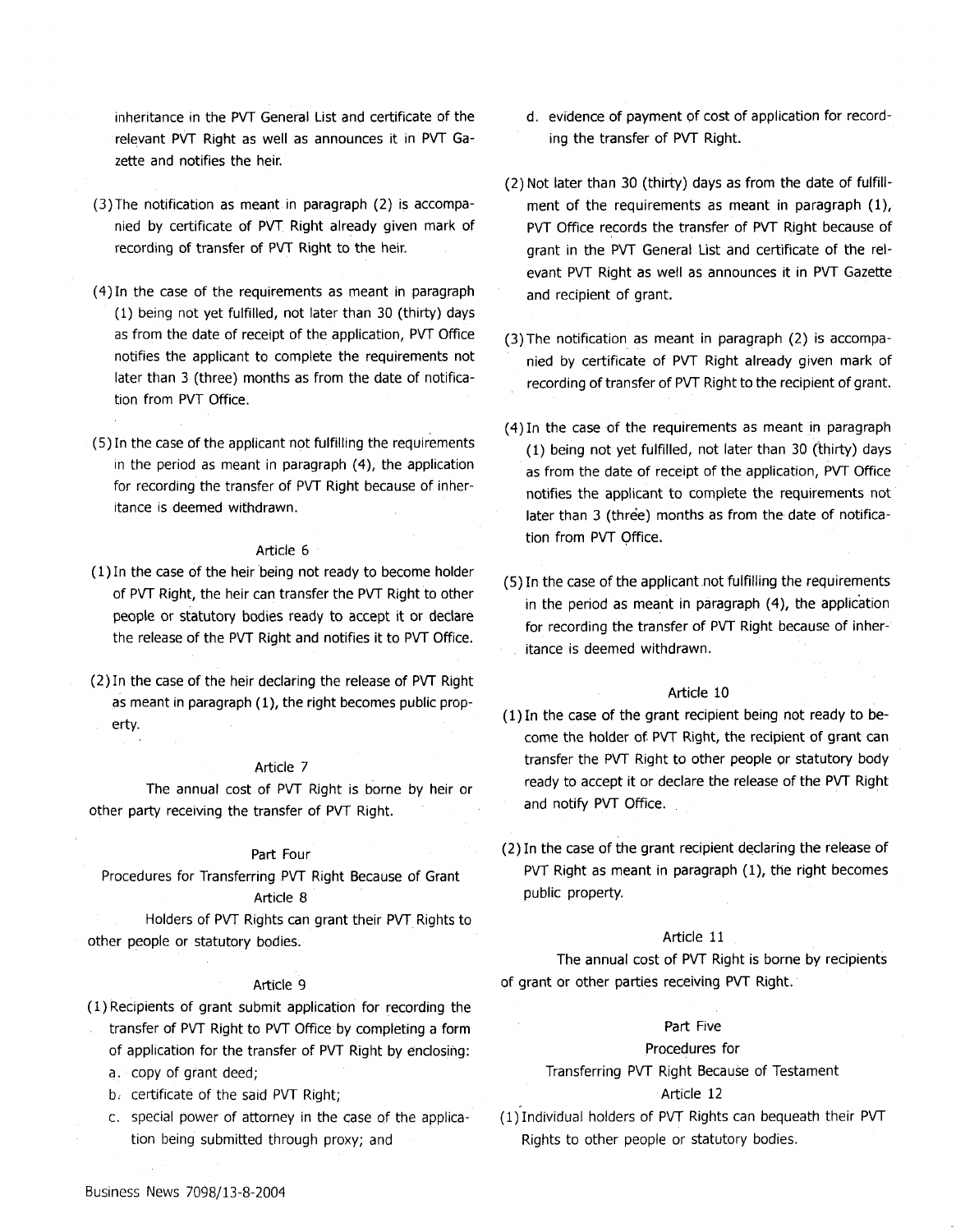(2) The testament as meant in paragraph (1) starts to come into force after the holder of PVT Right making testament passed away.

#### Article 13

- ( 1) Recipients of testament submit application for recording the transfer of PVT Right to PVT Office by completing a form of application for the transfer of PVT Right by enclosing:
	- a. certificate of the said PVT Right;
	- b. certificate of death of PVT Right holder;
	- c. copy of testament or other information deemed the same as that;
	- d. statement of heirs of the PVT Right holder passing away, which certifies that they raise no objection to the testament;
	- e. special power of attorney in the case of the application being submitted through proxy; and
	- f. evidence of payment of cost of application for recording the transfer of PVT Right.
- (2) Not later than 30 (thirty) days as from the date of fulfillment of the requirements as meant in paragraph (1), PVT Office records the transfer of PVT Right because of testament in the PVT. General List and certificate of the relevant PVT Right as well as announces it in PVT Gazette and recipient of testament.
- (3)The notification as meant in paragraph (2) is accompanied by certificate of PVT Right already given mark of recording of transfer of PVT Right to the recipient of grant.
- ( 4) In the case of the requirements as meant in paragraph ( 1) being not yet fulfilled, not later than 30 (thirty) days as from the date of receipt of the application, PVT Office notifies the applicant to complete the requirements not later than 3 (three) months as from the date of notification from PVT Office.
- (5) In the case of the applicant not fulfilling the requirements in the period as meant in paragraph (4), the application for recording the transfer of PVT Right because of testament is deemed withdrawn.

### Article 14

( 1) In the case of the testament recipient being not ready to become the holder of PVT Right, the recipient of grant can transfer the PVT Right to other people or statutory

body ready to accept it or declare the release of the PVT Right and notify PVT Office.

(2) In the case of the testament recipient declaring the release of PVT Right as meant in paragraph (1), the right becomes public property.

### Article 15

The annual cost of PVT Right is borne by recipients of testament or other parties receiving PVT Right.

#### Part Six

Procedures for Transferring PVT Right Because of Agreement in the form of Notary Deed

### Article 16

- (1) Recipients of PVT Right because of agreement in the form of notary deed submit application for recording the transfer of PVT Right to PVT Office by completing a form of application for the transfer of PVT Right by enclosing:
	- a. Copy of notary deed on the transfer of PVT Right;
	- b. certificate of the said PVT Right;
	- c. special power of attorney in the case of the application being submitted through proxy; and.
	- d. evidence of payment of cost of application for recording the transfer of PVT Right.
- (2) Not later than 30 (thirty) days as from the date of fulfillment of the requirements as meant in paragraph (1), PVT Office records the transfer of PVT Right because of agreement in the form of notary deed in the PVT General List and certificate of the relevant PVT Right as well as announces it in PVT Gazette and recipient of PVT Right.
- (3)The notification as meant in paragraph (2) is accompanied by certificate of PVT Right already given mark of recording of transfer of PVT Right because of agreement in the form of notary deed to the recipient of the PVT Right.
- ( 4) In the case of the requirements as meant in paragraph (1) being not yet fulfilled, not later than 30 (thirty) days as from the date of receipt of the application, PVT Office notifies the applicant to complete the requirements not later than 3 (three) months as from the date of notification from PVT Office.
- ( 5) In the case of the applicant not fulfilling the requirements in the period as meant in paragraph (4), the application for recording the transfer of PVT Right because of testament is deemed withdrawn.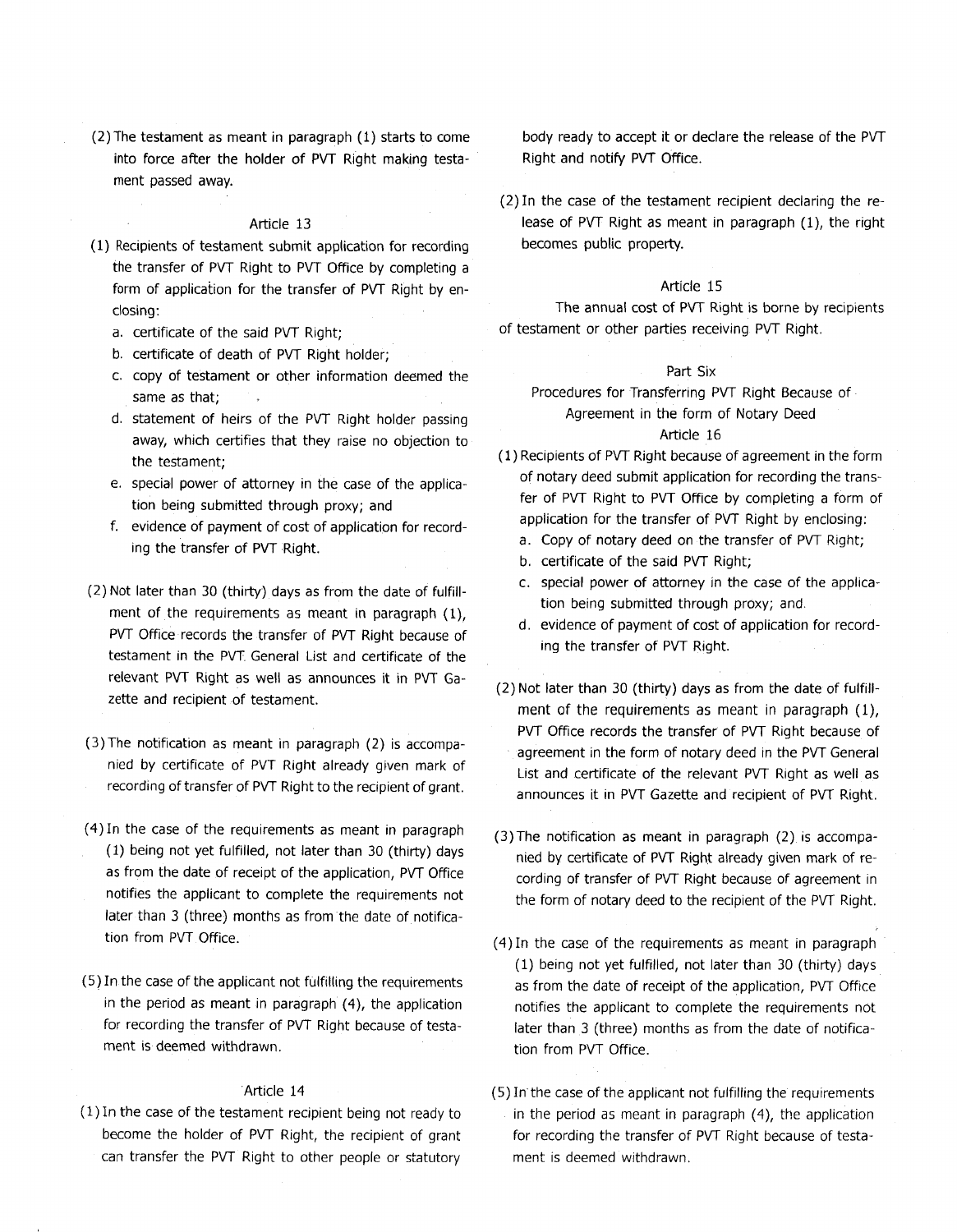# Article 17

The annual cost of PVT Right is borne by recipients of PVT Right because of agreement in the form of notary deed.

# Part Seven

Procedures for Transferring PVT Right Because of Other Causes permitted by the Law

# Article 18

- ( 1) Recipients of PVT Right because of other causes permitted by the law submit application for recording the transfer of PVT Right to PVT Office by completing a form of application for the transfer of PVT Right by enclosing:
	- a. copy of evidence of transfer of PVT Right because of other causes permitted by the law;
	- b. certificate of the said PVT Right;
	- c. special power of attorney in the case of the application being .submitted through proxy; and
	- d. evidence of payment of cost of application for recording the transfer of PVT Right.
- (2) Not later than 30 (thirty) days as from the date of fulfillment of the requirements as meant in paragraph (1), PVT Office records the transfer of PVT Right because of other causes permitted by the law in the PVT General List and certificate of the relevant PVT Right as well as announces it in PVT Gazette and recipient of PVT Right.
- $(3)$ The notification as meant in paragraph  $(2)$  is accompanied by certificate of PVT Right already given mark of recording of transfer of PVT Right because of other causes permitted by the law to the recipient of the PVT Right.
- ( 4) In the case of the requirements as meant in paragraph ( 1) being not yet fulfilled, not later than 30 (thirty) days as from the date of receipt of the application, PVT Office notifies the applicant to complete the requirements not later than 3 (three) months as from the date of notification from PVT Office.
- ( 5) In the case of the applicant not fulfilling the requirements in the period as meant in paragraph  $(4)$ , the application for recording the transfer of PVT Right is deemed withdrawn.

### Article 19

The annual cost of PVT Right is borne by recipients of PVT Right because of other causes permitted by the law.

# CHAPTER III

# LICENSING

# Part One

# Content of Licensing Agreement

#### Article 20

- (l)A licensing agreement contains right given by a holder of PVT Right as licensor to licensee to implement one or more than activities:
	- a. producing and multiplying seed;
	- b. preparing for the purpose of propagation;
	- c. advertising;
	- d. offering;
	- e. selling and trading;
	- f. exporting;
	- g. importing;
	- h. reserving for the purposes as meant in points a, b, c, d, e, f and g.

### (2) The licensing agreement can be:

- a. exclusive; or
- b. not exclusive.
- ( 3) The licensing agreement is prohibited from:
	- a. containing provisions which directly or indirectly can inflict loss on the state;
	- b. containing restriction which discourage the capabilities of Indonesian people in mastering and developing plant nourishment in general; or
	- c. exceeding the period of the said PVT.

#### Part Two

Rights and Obligations of Licensor and Licensee

## Article 21

#### Licensors entitle:

- a. to obtain the payment of royalty in accordance with aoreement;
- b. to exercise their rights directly as long as they are not agreed in the case of non-exclusive licensing agreement;
- c. to demand the nullification of license in the case of the licensee failing to implement the agreement accordingly.

#### Article 22

### Licensors are obliged:

- a. to guarantee the licensed varieties free from legal reject or lawsuit from the third party;
- b. to notify the licensee that the granted license is not a license already given to other licensees in the case of the licensing agreement being exclusive;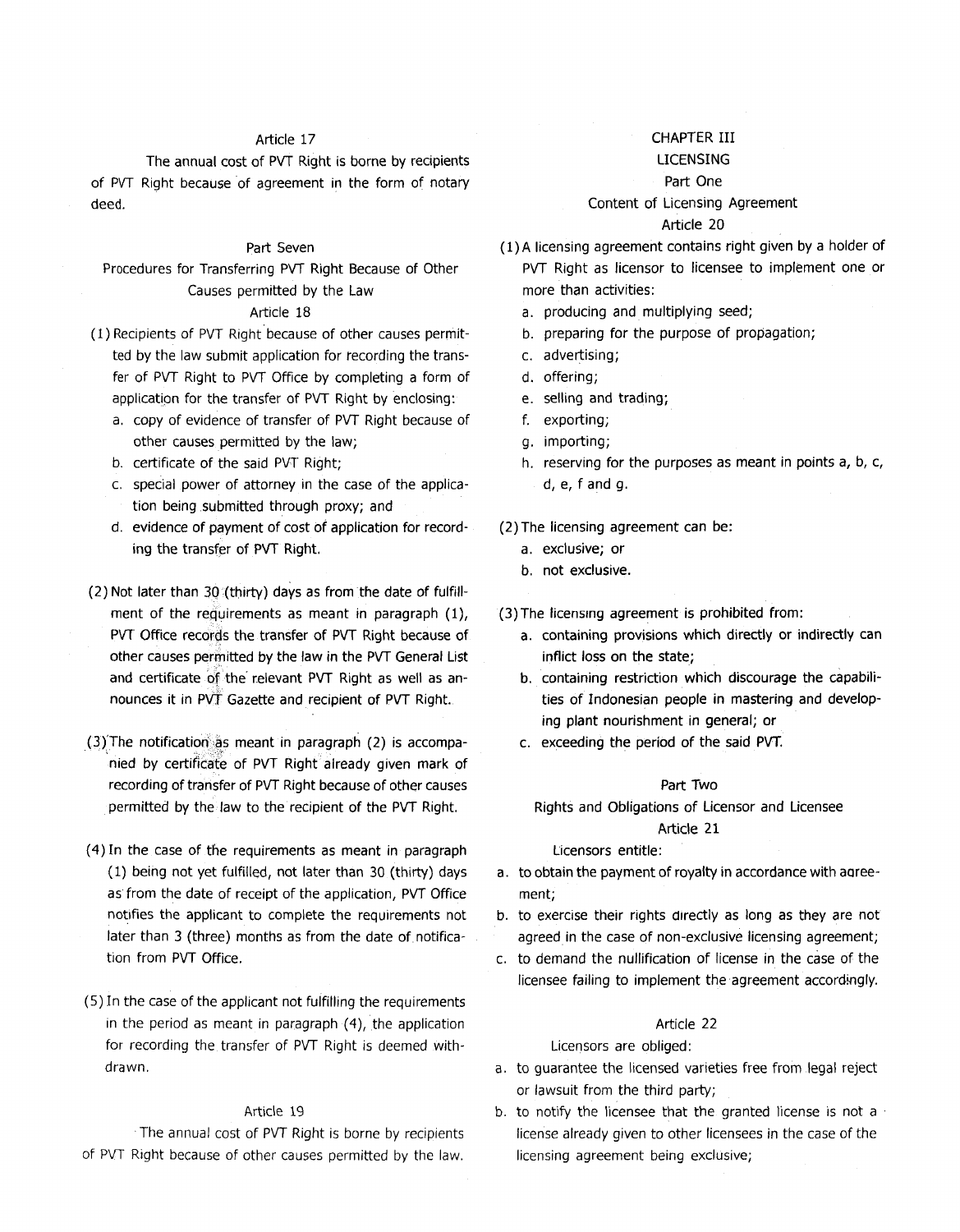$\mathbb{C}$ . to foster and supervise the quality of production as the implementation of PVT Right by the licensee.

### Article 23

Licensees entitle:

- a. to use the licensed varieties in accordance with the agree-11111lEnt;
- Ib. to ask again the payment of royalty already paid to the licensor in the case of the licensing PVT Right being rewolked.

#### Article 24

Licensees are obliged:

- a. the pay royalties in accordance with the agreement;
- to. to record the licensing agreement to PVT Office;
- c. to maintain the quality of production of varieties in accordance with the standards of the licensed products.

#### Part Three

!Requirements and Procedures for Application for Recording of Licensing Agreement

# Article 25

- fD.»lliioensees submit application for recording the licensing agreement to PVT Office by completing the form of apglication and enclosing:
	- a.. copy of the licensing agreement;
	- **b.** special power of attorney, in the case of the application being submitted through proxy;
	- c. evidence of payment of cost of application for recording the transfer of PVT Right.
- (2) PVT Office records the licensing agreements already fulffiiliing the requirements as meant in paragraph (1) in the PVT General List not later than 30 (thirty) days as from the date of receipt of the applications for recording the licensing agreements and announces it PVT Gazette as wwell as notifies it to licensees.
- $(3)$ The notification as meant in paragraph (2) is accompamied by certificate of PVT Right already given mark of recording of the licensing agreement.
- $(4)$  If the requirements as meant in paragraph (1) have not been fulfilled, not later than 30 (thirty) days as from the date of receipt of application , PVT Office notifies applicants to complete the requirements not later than 3 (three) months as from the date of notification from PVT Office.
- (5) In the case of the applicants not fu in the period as meant in paragrafor recording the license is deemed.
- $(6)$  In the case of a licensing agreemer PVT Office, the licensing agreem. quence to the third party.

# Part Four

#### Rejection o

Application for Recording A Lice Article 26

- (1) PVT Office rejects an application fr agreement violating the pro (3).
- (2) The rejection as meant in. paragraph applicant or his/her proxy not later the as from the date of stipulation of the

# Part Five Termination of Licensing Agreer Article 27

(1) A licensing agreement can terminate be;

- a. the expiration of validity period accond ment;
- b. agreement of the two parties;
- c. nullification of PVT Right by PVT Offic
- d. revocation of PVT Right by PVT Offic-
- (2) In the case of the licensing agreement cause of the reason as meant in parag, the licensor or his/her proxy notifies it Office not later than 30 (thirty) days as : termination of the licensing agreement.
- (3)PVT Office announces the termination agreement as meant in paragraph (1).

#### Article 28

PVT Office notifies in writing the t licensing agreement because of nullification the PVT Right as meant in Article 27 paragra and licensee or his/her proxy not later than  $\beta$ from the date of the nullification or revocat!

# CHAPTER IV COMPULSORY LICENSE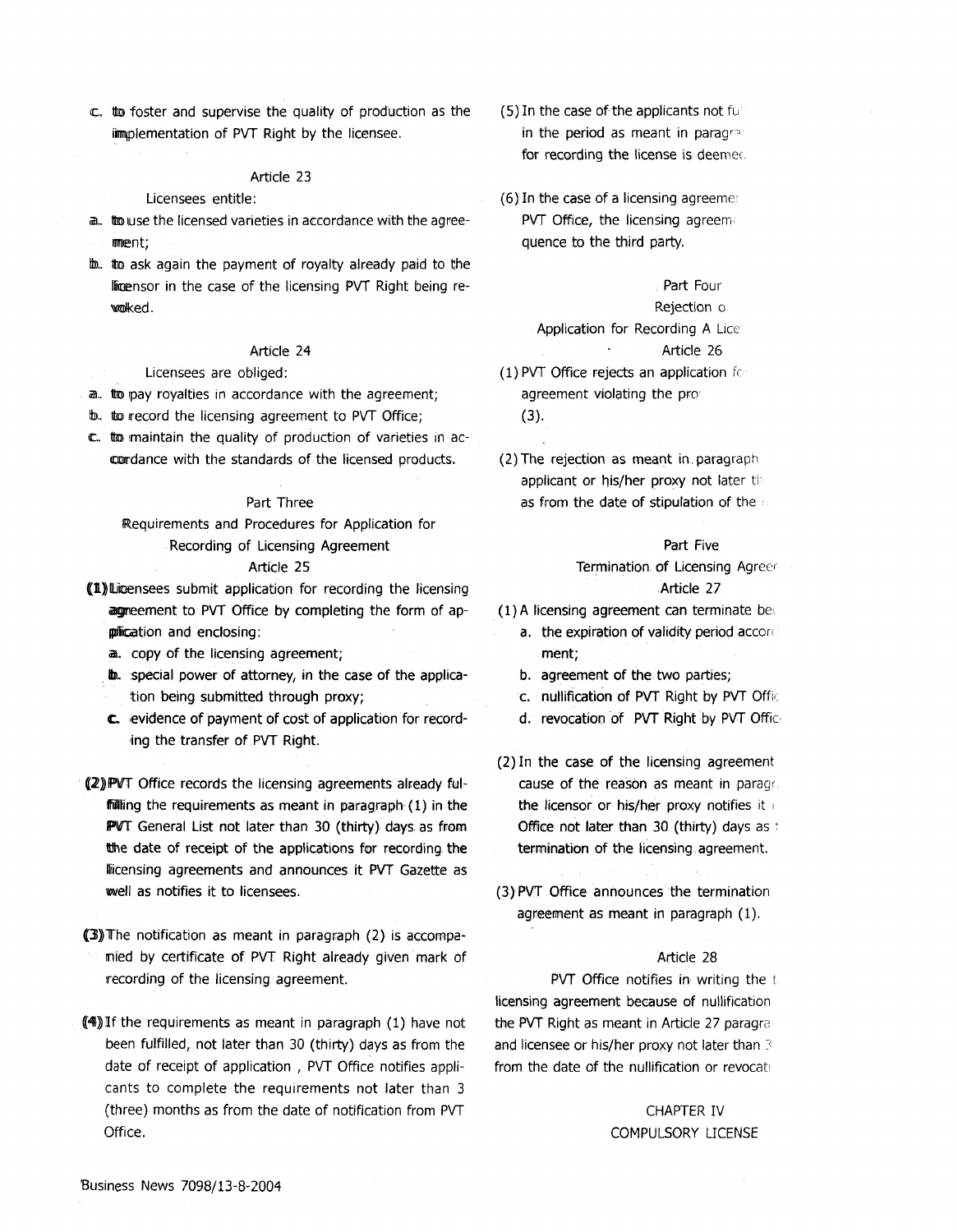#### Part One

Requirements for Application for Compulsory License Article 27

- ( 1) In the case of a holder of PVT Right not exercising his/her right directly after elapsing the 36-month period as from the date of granting of the PVT Right, everybody or statutory body can submit directly or their proxy application for compulsory license to use PVT Right of other parties to the District Court overseeing the address or domicile of holder of the PVT Right.
- (2) The application for compulsory license as meant in paragraph (1) only can be done with the reason that:
	- a. the PVT Right is not exercised in Indonesia;
	- b. the PVT Right has been used in the form and way inflicting loss on public interest.
- (3) The people or statutory body allowed to submit compulsory license as meant in paragraph (1) must meet the following requirements:
	- a. having expertise or experts in the seedling field;
	- b. having access to use adequate facility and accredited or appointed by the minister;
	- c. having adequate financial capability to execute compulsory license;
	- d. already striving to take measures to obtain license from holder of PVT Right on the basis of the reasonable requirements and condition, but failing.

#### Part Two

## Procedures for

Applying for Recording of Compulsory License Article 30

- (1) Recipients of compulsory license submit application for recording of compulsory license to PVT Office by completing a form of application and enclose:
	- a. copy of district court decision giving compulsory license to applicant;
	- b. special power of attorney, in the case of the application being submitted through a proxy.
- (2) PVT Office records compulsory license already fulfilling the requirements as meant in paragraph (1) in PVT General List and announces it PVT Gazette as well as notifies it to recipients of compulsory license not later than 30 (thirty) days as from the date of receipt of applications for recording the compulsory license.
- (3) The notification as meant in paragraph (2) is accompanied by certificate of PVT Right already given mark of recording of the compulsory license.
- ( 4) In the case of the requirements being not yet fulfilled, not later than 30 (thirty) days as from the date of receipt of application, PVT Office notifies applicant to complete the requirements not later than 3 (three) months as from the date of notification from PVT Office.
- (5) In the case of the applicant not completing the requirement in the period as meant in paragraph (4), the application for recording the compulsory license is deemed withdrawn.
- (6) In the case of a compulsory license being not recorded in PVT Office, the compulsory license has no legal consequence to the third party.

### CHAPTER V

#### Form of Application for

#### Transfer of PVT and Cost of Recording of Transfer of PVT

#### Article 31

- ( 1) Applications for recording the transfer of PVT right because of inheritance, grant, testament, agreement in the form of notary deed and other causes permitted by the law as well as licensing and compulsory license are submitted by PVT Office by completing a form.
- (2) The model and content of the form as meant in paragraph ( 1) at least contain information on:
	- a. names and addresses or domiciles of parties;
	- b. names of varieties;
	- c. no. of PVT certificate;
	- d. reason for transfer of PVT;
	- e. date of granting of PVT Right;
	- f. date of registration.
- (3) The model and content of form as meant in paragraph (2) are stipulated by a decree of the Minister.

## Article 32

The cost of recording of the transfer of PVT right because of inheritance, grant, testament, agreement in the form of notary deed and other causes permitted by the law as well as licensing and compulsory license is stipulated in accordance with the provisions of the law in force.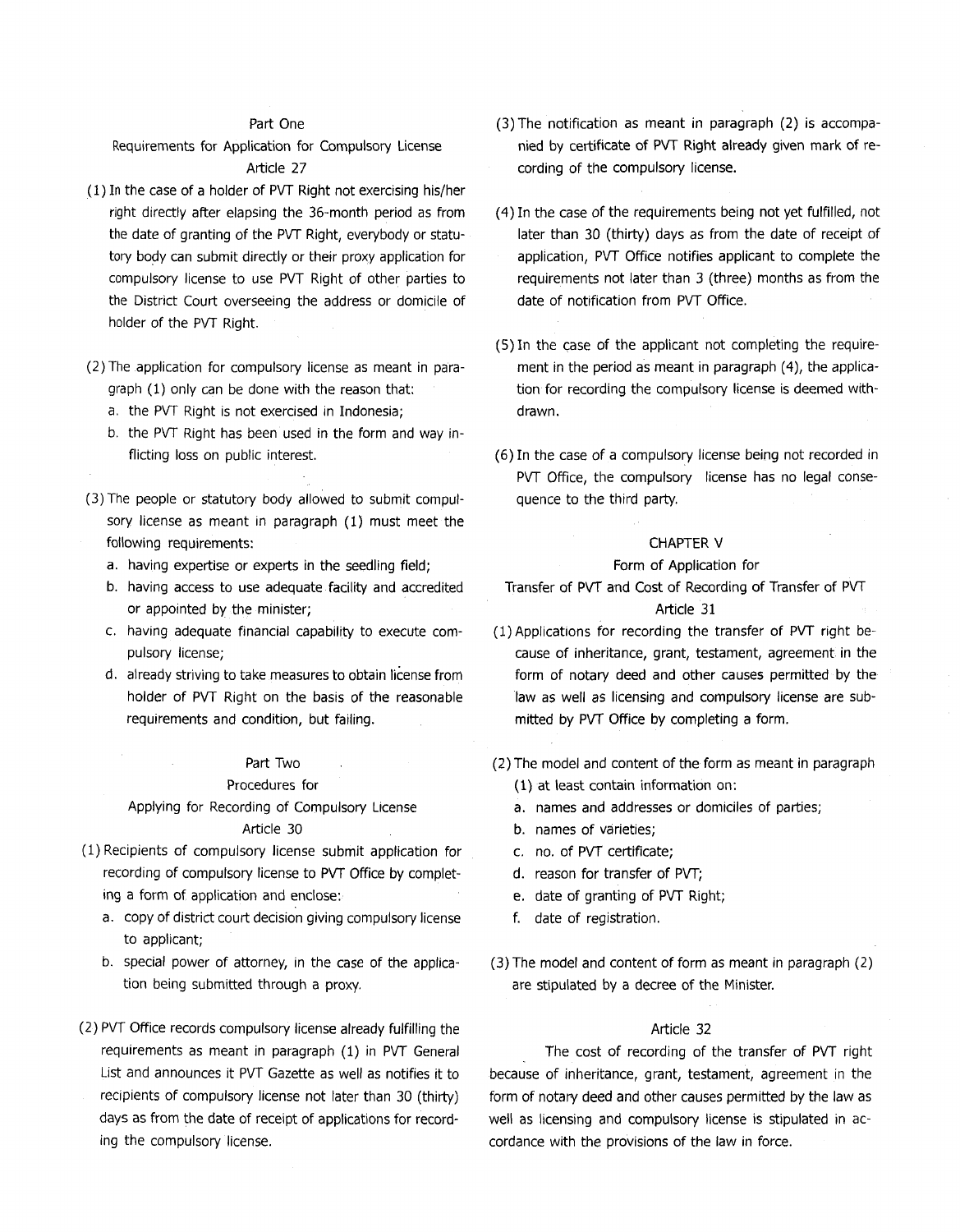# CHAPTER VI THE USE OF VARIETIES PROTECTED BY THE GOVERNMENT Article 33

- ( 1) The government can use the protected varieties belonging to someone or a statutory body for implementing policies on the procurement of food and medicines for public interest.
- (2) The policies as meant in paragraph (1) are implemented by the government in the case of food vulnerability and/or medical threat arising from scarcity of production of seeds of food crops and/or medicinal herbs which are principal and constitute the need of the public at large.
- (3) The use by the government must continue observing economic rights of the PVT right holder by means of giving -reasonable compensation tro the PVT right holder.
- ( 4) The amount of the compensation given to the PVT Right holder as meant in paragraph (3) is stipulated by the minister on the basis of an agreement with the PVT right holder after paying attention to opinion of the Minister of Finance.

#### Article 34

PVT Right holders whose varieties are used by the government are exempted from the obligation to pay annual cost until the use of the PVT right by the government ends.

#### Article 35

- ( 1) The use of varieties by the government as meant in Article 33 paragraph (1) is submitted by the Minister to the President, accompanied by:
	- a. plan for using the said varieties;
	- b. reason becoming the basis for the recommendation;
	- c. recommendations and considerations from ministers concerned.
- (2) The use of varieties protected by the government as meant in paragraph (2) is stipulated by a presidential decree.

# CHAPTER VII

# **CONCLUSION**

# Article 36

The government regulation comes into force as from the date of promulgation.

For promulgation, the .government regulation shall

be promulgated by placing it in Statute Book of the Republic of Indonesia.

Stipulated in Jakarta On March 17,2004 THE PRESIDENT OF THE REPUBLIC OF INDONESIA Sgd MEGAWATI SOEKARNOPUTRI

Stipulated in Jakarta On March 17,2004 THE STATE SECRETARY OF THE REPUBLIC OF INDONESIA Sgd BAMBANG KESOWO

STATUTE BOOK OF THE REPUBLIC OF INDONESIA YEAR 2004 NO. 31

# **ELUCIDATION ON GOVERNMENT REGULATON NO. 14/2004 CONCERNING REQUIREMENTS AND PROCEDURES FOR TRANSFER THE PROTECTION OF PLANT VARIETIES AND THE USE OF VARIATIES PROTECTED BY THE GOVERNMENT**

### I. GENERAL

Global economic developments are very influential to national economy, including the agricultural sector, starting from pre-production activities, cultivation, harvest, post-harvest, distribution and trade.

In a bid to meet the domestic need and anticipate changes in international strategic environments, the agricultural sector must be capable of enhancing competitiveness of produces for both commodities for the domestic need and export-oriented commodities. The competitiveness is enhanced by means of, among others, enhancement of productivity and the quality, while the enhancement of productivity and quality is heavily influenced by the success of development of innovation, particularly in improving genetic potential of plant varieties. In relation thereto, activities which can result in more superior plant varieties need to be encouraged through the granting of incentives to people or statutory bodies operating in the field of plant nourishment which are new, unique, uniform, stable and can provide a bigger added value to users.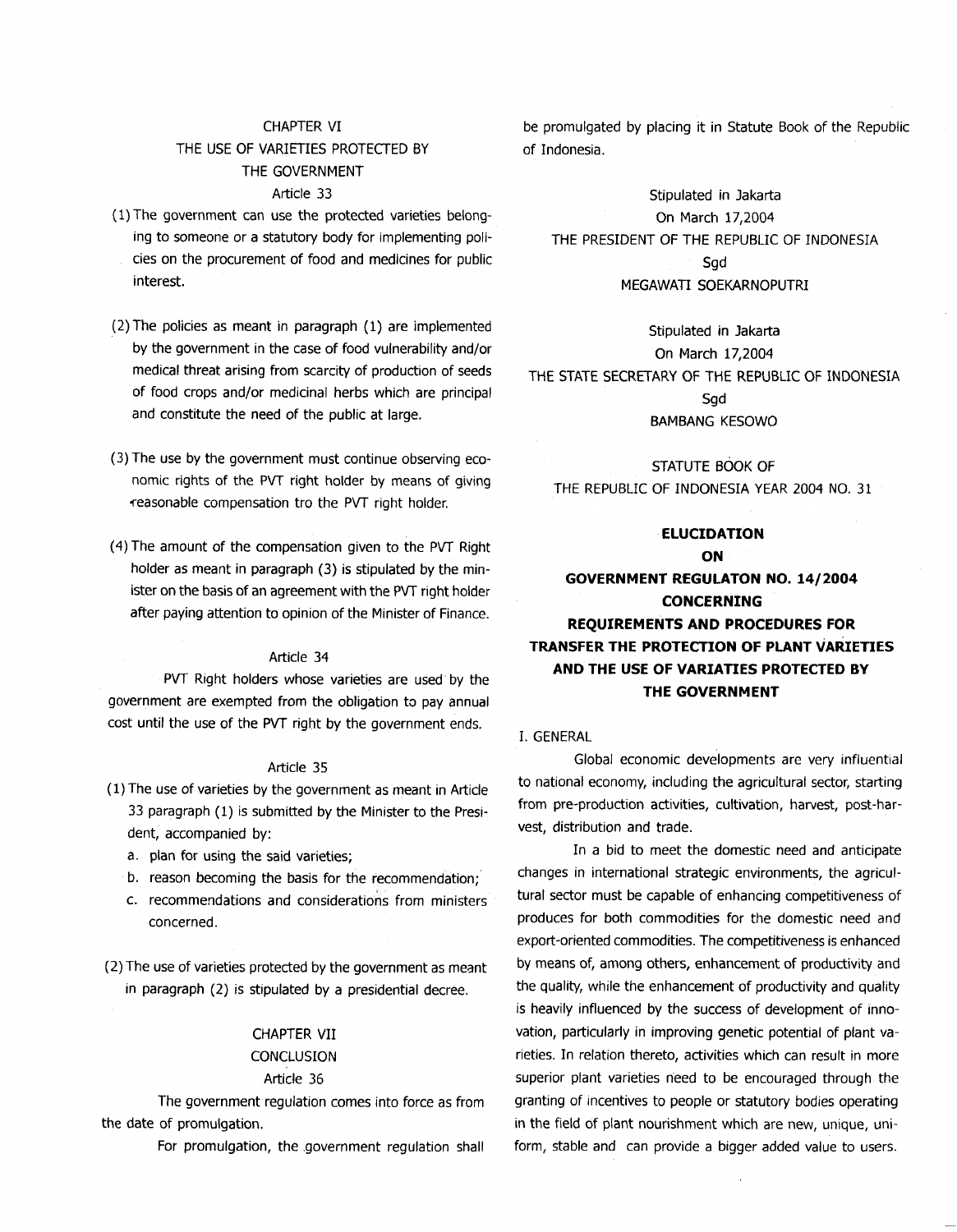A kind of the appreciation is to provide legal protection for intellectual property in resulting new varieties of plants, including in enjoying economic benefits and rights of other nourishers.

Plant Variety Protection Right (PVT Right) constitutes a right given by the state to nourishers and/or right holders to use directly varieties resulting from their nourishment. Principally, the right must be used in Indonesia so as to able to produce bigger benefit to the Indonesian people. Only in certain cases wherein varieties are impossible to use in Indonesia, the varieties can be used abroad. If a holder of PVT Right is unable to exercise his/her right directly, the relevant must open opportunity for other parties to use the right through approval, meaning that the right to obtain economic benefit from the use of the PVT Right by other parties is still guaranteed by the law. The approval is granted through licensing if parties reach an agreement. In the case of an agreement being not achieved, through certain requirements stipulated by the law, other parties can apply to the District Court so that the relevant is given compulsory license.

In addition, as a material right, PVR Right must be guaranteed transferable through inheritance and can be transferred by right holders to other parties so that economic benefits of the use of PVT Right can be optimized. A PVT right can be transferred through grant, testament, agreement in the form of notary deed, or other causes permitted by the law.

Apart from that, in the case of policy on procurement of food and medicines, by certain requirements, the government also can use varieties given PVT without ignoring economic rights of holders of the said PVT right. The use of a variety protected by the government cannot be done at will, but the government must give a reasonable compensation to holder of the said PVT right.

In a bid to achieve the above mentioned objectives and in order to implement Article 10 paragraph (2), Article 40 paragraph (4), Article 43 paragraph (3) and Article 55 of Law No. 29/2000 on protection of plant varieties, a government regulation on requirements and procedures for transfer the protection of plant varieties and the use of varieties protected by the government is formulated.

# II. ARTICLE BY ARTICLE

Article 1

Sufficiently clear

Article 2

Paragraph (1)

Basically, a PVT right is transferable or can be trans-

ferred by holder of PVT right to other people or other statutory body. Other causes permitted by the law are, for example, the transfer of right through a decision of the court. Transferring means a legal process of the death of someone, namely in the case of holder of the said PVT right passing away. Transferred means legal action transferring PVT right to other parties, such as through transaction, exchange and others.

#### Paragraph (2)

The provision is based on the reality of civil law pluralism in Indonesia.

Article 3

Sufficiently clear

#### Article 4

The provision aims at preventing the transfer of PVT right with a view of avoiding the obligation to pay annual cost of PVT. In relation thereto, before the PVT right is transferable, the annual cost of PVT for the current year must have been settled.

#### Article 5

Paragraph (1)

The obligation to record the transfer of PVT right because of inheritance aims at guaranteeing certainty about legal relations between the PVT right and heir as new legal subject of PVT right. In addition, the recording facilitates PVT Office to manage data and information on PVT.

Letters a and b

Sufficiently clear

Letter c

Evidence as heir is inheritance edict from the Religious Court for Islamic followers, or inheritance deed made by notary or stipulation of inheritance made by the District Court.

Letter d

In the case of heir being more than one, PVT Office suggests to appoint any of the heirs as representative of the PVT right holder to facilitate administration of the said PVT right, especially for the obligation to pay annual cost of PVT. The appointment of any of the heirs as representative of the PVT right holder is fully affairs of the heirs. Letter e

Proxy means PVT consultant.

Letter f

The recording of transfer of PVT right is subjected to a cost with the amount stipulated in the law.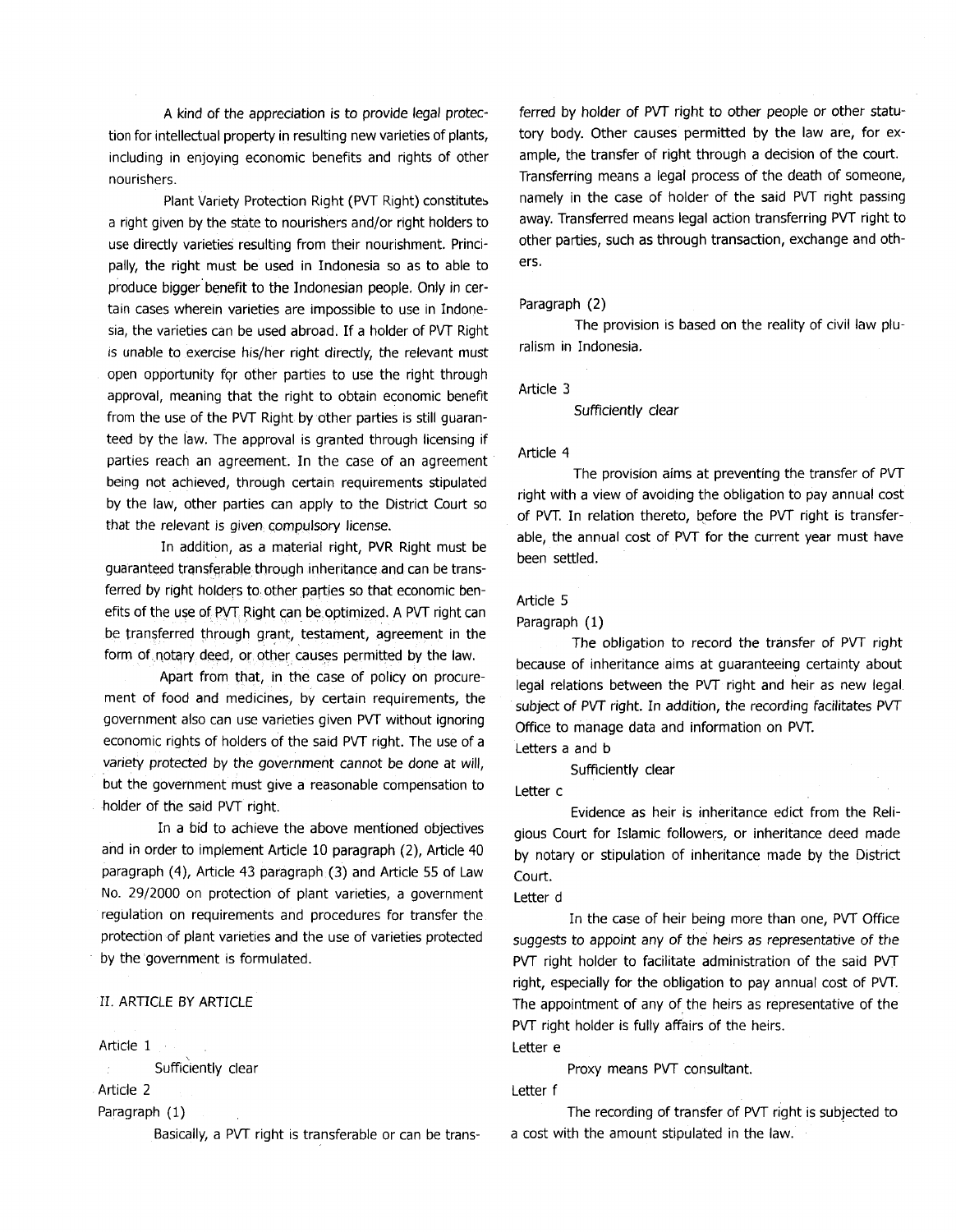### Paragraph (2)

The recording of transfer of PVT right in the PVT General List and announcement in PVT Gazette constitute the implementation of the principles of specialty and publicity.

## Paragraph (3)

The recording of transfer of PVT right to heirs in PVT certificate constitutes the implementation of the prin· ciple of specialty.

Paragraphs (4) and (5) Sufficiently clear

#### Article 6

A PVT right constitutes a special right granted by the state represented by the government and implemented by PVT Office to holder of PVT right. In relation thereto, heir of the PVT right holder not ready to become holder of PVT, right can transfer the PVT right to other parties ready to accept it or declares the release of the PVT right. In the case of heir declaring the release of PVT right, the right becomes public property.

Articles 7 and 8

Sufficiently clear

#### Article 9

Paragraph (1)

The obligation to record the transfer of PVT right because of grant aims at guaranteeing certainty about legal relations between PVT right and recipients of grant as a new PVT right holder. In addition, the recording facilitates PVT Office to manage data and information on PVT.

# Paragraph (2)

See elucidation on Article 5 paragraph (2)

Paragraph (3) See elucidation on Article 5 paragraph (3)

Paragraphs (4) and (5) Sufficiently clear

#### Article 10

See elucidation on Article 6

### Article 11

Sufficiently clear

# Article 12

Paragraph (1)

The provision aims at affirming that testament only can be made by individual holder of PVT right.

Paragraph (2)

Sufficiently clear

### Article 13

Paragraph (1)

The obligation to record the transfer of PVT right because of testament aims at guaranteeing certainty about legal relations between the PVT right and recipient of testament as legal subject of the new PVT right holder.

In addition, the recording facilitates PVT Office to manage data and information on PVT.

Letters a and b

Sufficiently clear

Letter c

Other information deemed the same as the testa· ment deed is certificate from the head of village/sub-district fortified by the head of local district certifying matters which are the same as the above mentioned deed and account. Letter d

Sufficiently clear

Letter e

Proxy means PVT consultant.

Letter f

```
Sufficiently clear
```
Paragraph (2)

See elucidation on Article 5 paragraph (2)

Paragraph (3) See elucidation on Article 5 paragraph (3)

Paragraphs (4) and (5) Sufficiently clear

Article 14 See elucidation on Article 6

Article 15

Sufficiently clear

Article 16 Paragraph (1)

Agreement in the form of notary deed is, among others, transaction and exchange.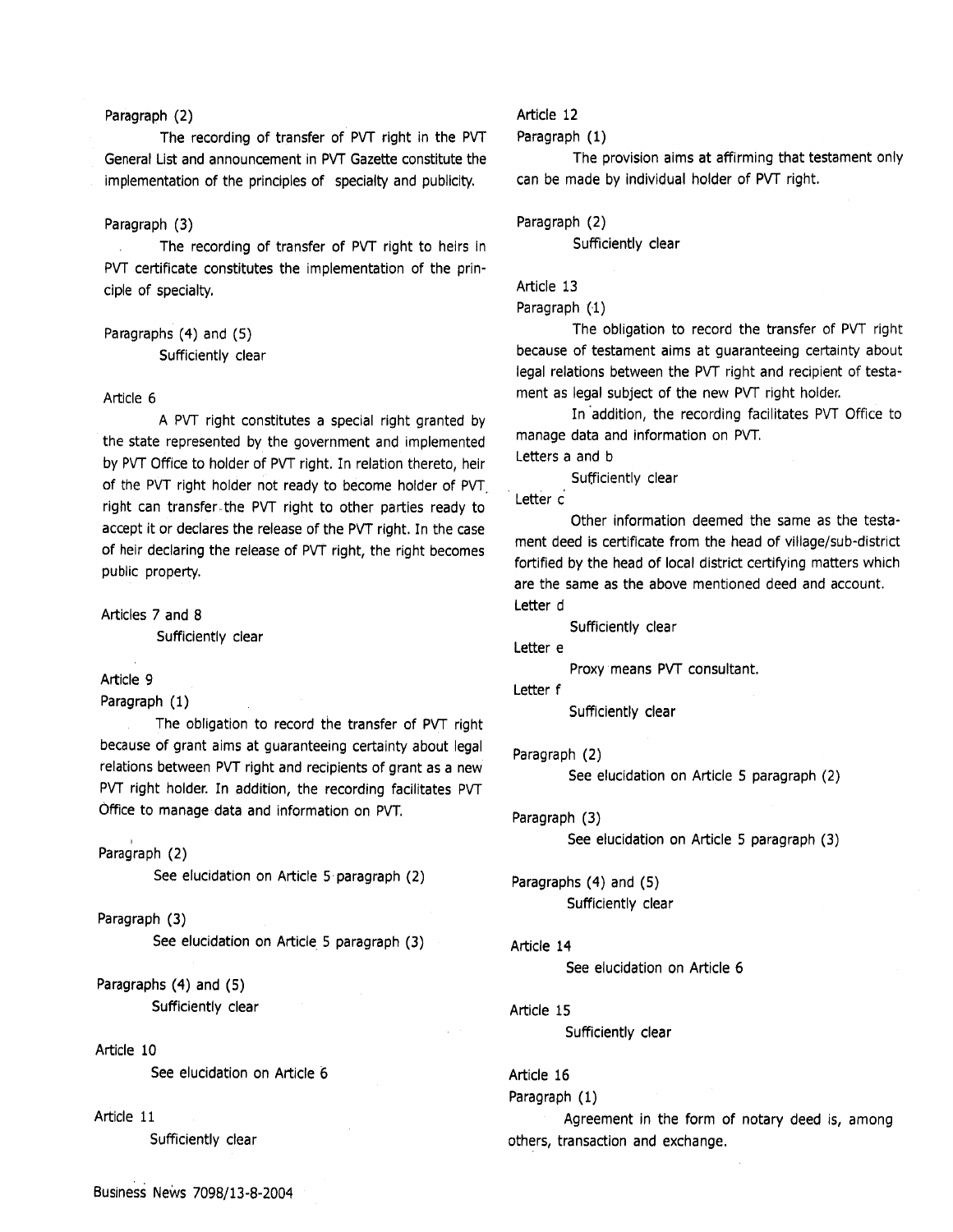The recording of the transfer of PVT right aims at guaranteeing certainty about legal relations between the said PVT right and recipient of the transfer of PVT right as the new PVT right holder. In addition, the recording facilitates PVT Office to manage data and information on PVT.

#### Paragraph (2)

See elucidation on Article 5 paragraph (2)

Paragraph (3)

See elucidation on Article 5 paragraph (3)

Paragraphs (4) and (5) Sufficiently clear

Article 17

Sufficiently clear

## Article 18

Paragraph (1)

Other causes permitted by the law are, for instance, the transfer of PVT right on the basis of a court decision already having permanent legal power on dispute over PVT right between PVT right holder and complainant.

The complainant winning the case conveys application for recording the transfer of PVT right by enclosing copy of the court decision already having permanent legal power and other requirements.

### Paragraph (2)

See elucidation on Article 5 paragraph (2)

Paragraph (3)

See elucidation on Article 5 paragraph (3)

Paragraphs (4) and (5) Sufficiently clear

### Article 19

Sufficiently clear

Article 20

Paragraph (1)

Sufficiently<sup>-</sup> clear

#### Paragraph (2)

Letter a

An exclusive licensing agreement means that only licensee can use PVT right, even the licensor cannot exercise the right as long as the licensing agreement is effective.

Letter b

A non-exclusive licensing agreement means that the licensor can license his/her PVT right to more than one licensee on the basis of the period, kind of activities and location.

### Paragraph (3)

The provision is stipulated on the basis of consideration that Article 7 of the Agreement on Trade Related Aspects of Intellectual Property Rights (TRIPS), the target of TRIPS is protection and enforcement of intellectual property rights which must contribute to promotion of technology innovation, dissemination/transfer of technology, mutually benefit to producers and users of knowledge in the technology field in an atmosphere conducive to social and economic welfare as well as equilibrium between rights and obligations. Therefore, all obstacles for creating the above mentioned target of TRIPs may not be existent in the licensing agreement on the use of PVT rights.

In relation thereto, the licensing agreement, particularly that made by licensor coming from other countries and licensee in Indonesia does not result in consequences inflicting loss on Indonesia, especially for the transfer of technology.

Article 21

Sufficiently clear

## Article 22

Letter a

Legal reject is, for instance, the failure to meet the requirements for novelty, uniqueness, uniformity and/or stability upon the granting of PVT right, but the failure to meet the requirement is not ascertained by PVT Office upon the granting of PVT Right.

Letter b

**Sufficiently** 

#### Letter c

Licensors are obliged to foster and supervise the quality of production of licensees because production constitutes identity of the licensor.

Article 23

Sufficiently clear

#### Article 24

As long as the licensing agreement has not been